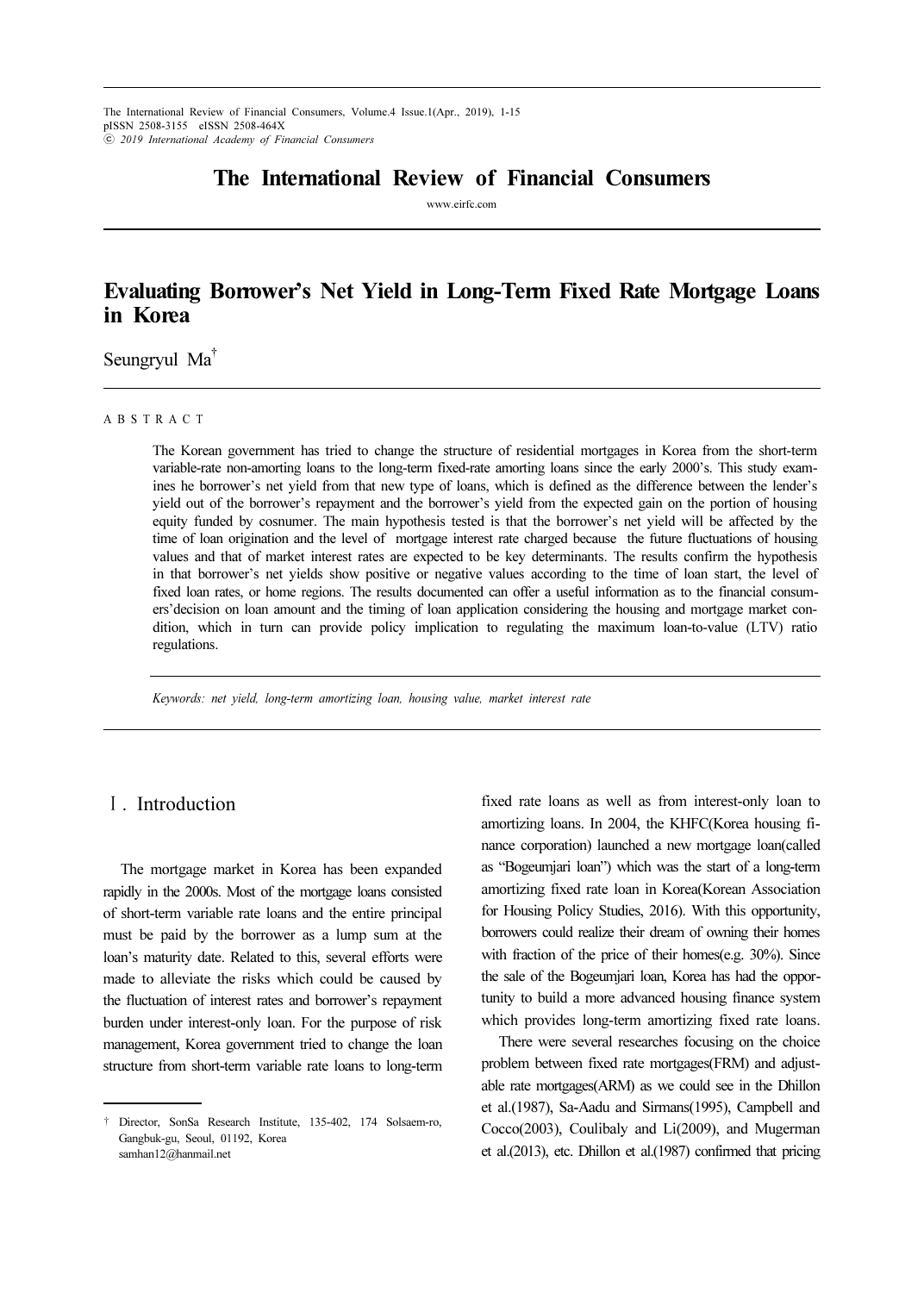variables play a major role on the selection of FRM or ARM but, borrower's characteristics generally do not affect significantly on the selection of FRM or ARM. Sa-Aadu and Sirmans(1995) confirmed that the selection of short-term or long-term loan period usually depends on borrower's characteristics and at the time that the future interest rates are expected to be increased, the selection of ARM would be reduced. Campbell and Cocco(2003) showed that mortgage contract types could affect borrower's wealth significantly. They showed that FRM could expose borrower's household to wealth risk and ARM could expose borrower's household to income risk. They insisted that inflation-indexed FRM could be a more superior product in the aspect of managing wealth risk and income risk simultaneously.

Coulibaly and Li(2009) confirmed that pricing variables and maturities were important considerations to select the products and risk aversion borrowers prefer FRM. Mugerman et al.(2013) have focused on the behavioral aspects of the decision making mechanism between FRM and ARM and pointed out that the final choice of interest rates between FRM and ARM does not fit well with the findings of the theoretical literature. They confirmed that changes in the short term interest rate might play an important role for the individual decisions.

In Korea, Min et al.(2012) analyzed the factors of mortgage borrower's selection between FRM and ARM and confirmed that interest rate spread, income, and the type of households were main factors of determination. Ahn(2015) also analyzed the factors of mortgage borrower's choice between FRM and ARM. To increase the ratio of FRM, he insisted that it is necessary to recognize the risks due to future fluctuation of interest rates and to narrow the spread between fixed and adjustable rates and to raise the lender's ability regarding interest rate risk management. On the other hand, Ma and Kim(2010) compared the money's worth between FRM and ARM and confirmed that money's worth in FRM was larger than that in ARM in the view point of borrowers.

We could confirm the degree of qualitative improvement in the structure of household's debt due to the introduction of FRM if we check the changed annual ratio of FRMs or ARMs and that of amortizing loans or interest-only loans. According to the BOK(Bank of Korea), the ratio of FRMs has increased from 0.5% at the end of 2010 to 44.6% at the end of third quarter of 2017 and the ratio of amortizing loans has increased from 6.4% at the end of 2010 to 49.1% at the end of third quarter of 2017. These phenomenon shows that the structure of household debt is improved greatly through the introduction of long-term amortizing fixed rate loans.

However, due to the continued low interest rates since global financial crisis in 2008, it appears that the size of household debt has sharply increased. As of the end of second quarter of 2017, overall household debt in Korea was 1,388 trillion won and 54% of debt consisted of mortgage loans. Under this circumstance, the government is trying to lower the speed of ever increasing amount of debt through toughening the regulations of LTV and DTI ratios and helping borrowers to maintain the capability to repay their debts by using long-term amortizing fixed rate loans(Ministry of Strategy and Finance(2017)).

Kang and Lee(2012) found that the amount of loan would increase if the future housing market was expected to be positive by analyzing borrower's characteristics who used long term mortgage loans. They showed that the borrowers who used mortgage loans under the expectation that the future housing prices would be increased steadily could have financially negative result according to the market environment. Kim and Lee(2016) analyzed borrower's characteristics regarding repayment methods and showed that the selection of long-term amortizing method was mainly influenced by the level of borrower's income and interest rate. Moon and Kim(2015) analyzed the effect of LTV regulation on the banking institutional soundness and showed that tightening the LTV regulation could aggravate the soundness of financial institutions unlike policy maker's intention. Choi and Park(2015) studied whether macro-prudential tools such as LTV and DTI ratios served to achieve micro-prudential purposes to prevent default risk at an individual mortgage level and found that the transition from interest-only bullet loans to amortizing loans and from variable rate loans to fixed rate loans tended to lower the default rate.

The previous studies related to mortgage loans mainly focused on the borrower's choice between fixed rates and variable rates, analysis on characteristic of borrowers in mortgage loans, determinants of demand in mortgage loans, and the effect of LTV or DTI regulations on the housing finance market. Beside these previous studies, judging from borrower's viewpoint, one of the most useful information will be borrower's yield in mortgage loans. Nevertheless, it is difficult to find an analysis which dealt with the subject of borrower's yield in mortgage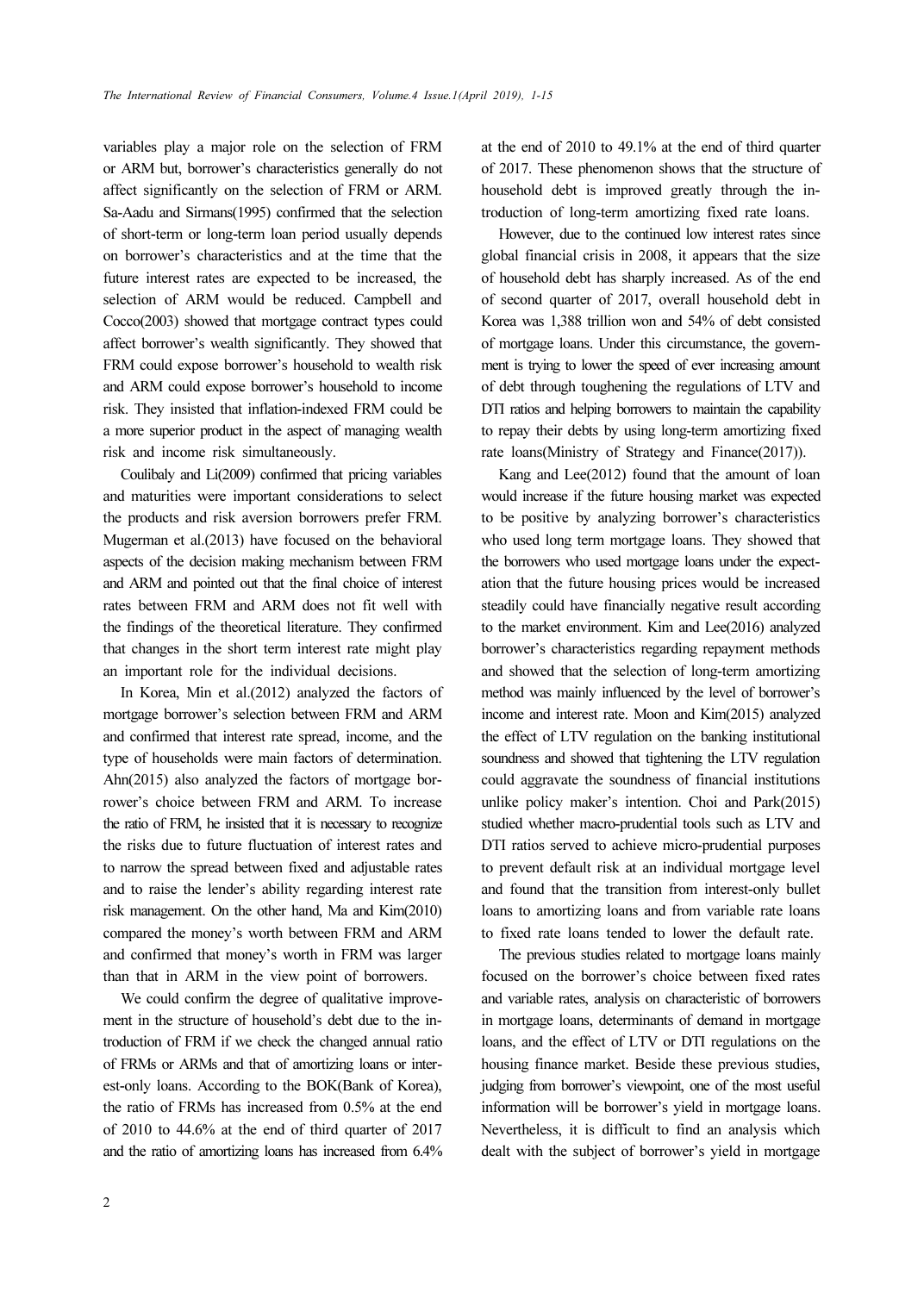loans. So, in this analysis, we are going to conduct an analysis to confirm the borrower's net yield focusing on the borrowers who use long-term amortizing fixed rate loans.

Because borrower's net yield will be affected by the fluctuation of future housing values and market interest rates, borrower's net yield on housing asset will be affected by the time of loan origination and the level of fixed loan rate determined at that time loan was originated. In addition, since housing prices will vary from region to region, the borrower's net yield will also depend on residential area. It is expected that the results of this analysis could give a useful information to the borrowers to make a decision of loan amount and the timing of applying for a loan. In the aspect of housing policy, the results of this analysis could be used for improving the system related to LTV regulation.

The remainder of this paper consisted as follows: section 2 presents an overview of mortgage loans we want to analyze, section 3 presents a methodology and data we use in our analysis, section 4 reports the results of the analysis, and section 5 presents our conclusions.

### Ⅱ. Overview of Mortgage Loans

#### A. Mortgage Loans for Analysis

We will analyze borrowers' yields according to the home regions and time of loan origination. In this paper, we focused on Bogeumjari loans, the most representative long term fixed rate mortgage loans which have more than 10 year maturity in Korea. Table 1 shows a brief information about eligibility to apply for Bogeumjari loans.

### B. Cash Flow of Nest Loans

In this analysis, we focused on the borrowers who selected CPM as repayment method in nest loans. The cash flow of CPM in nest loans is as follows:

$$
I_t = L_{t-1} \times i,\tag{1}
$$

$$
A_t = P - I_t,\tag{2}
$$

$$
L_t = L_{t-1} - A_t \tag{3}
$$

Where,  $I_i$ : interest owed in period t,  $I_i$ : outstanding loan balance after the period t payment has been made,  $i$ : fixed interest rate,  $A_i$ : principal paid down in the period  $t$  payment,  $P$ : amount of the loan payment. aturity in Kanada<br>
it eligibility to<br>
y of Nest I<br>
ysis, we foculas repayment<br>
CPM in nest<br>
.<br>
A<sub>t</sub><br>
.<br>
A<sub>t</sub><br>
.<br>
there the period<br>
rate,  $A_t$ : prin<br>
amount of 1<br>
of loan paym<br>
ing the amu<br>
01).<br>  $\left[1 + i\right]^{-t}$ <br>  $\left[1 - \frac{1$ 

The amount of loan payment( $P<sub>t</sub> = P$ ) in the CPM can be calculated using the annuity formula as below(Geltner and Miller, 2001).

$$
I_{t} = L_{t-1} \times i,
$$
\n(1)  
\n
$$
A_{t} = P - I_{t},
$$
\n(2)  
\nWhere,  $I_{t}$ : interest owed in period t,  $L_{t}$ : outstanding  
\nn balance after the period t payment has been made,  
\nfixed interest rate,  $A_{t}$ : principal paid down in the period  
\nayment,  $P$ : amount of the loan payment.  
\nThe amount of loan payment( $P_{t} = P$ ) in the CPM can  
\ncalculated using the annuity formula as below(Gelther  
\n1 Miller, 2001).  
\n
$$
P = \frac{L_{0}}{\sum_{t=1}^{N} (1+i)^{-t}} \qquad (4)
$$
\n
$$
= \frac{L_{0}}{\sqrt{\frac{1}{i} \left[1 - \frac{1}{(1+i)^{N}}\right]}}.
$$

Where,  $N$ : the period until maturity

|  |  | Table 1. Outline of Bogeumjari loans |  |
|--|--|--------------------------------------|--|
|  |  |                                      |  |

| Standards for Application | • Non-homeowner or homeowner who own a home temporarily<br>• Income of married couple less than 70 million won                                       |
|---------------------------|------------------------------------------------------------------------------------------------------------------------------------------------------|
| Interest Rate             | • Fixed rate for the entire period                                                                                                                   |
| Target Housing            | • Houses involved on record and valued below 600 million won                                                                                         |
| Support Limit             | • Within 70% of housing price but, applied differently by home regions                                                                               |
| Loan Period               | $\bullet$ 10-year, 15-year, 20-year, or 30-year                                                                                                      |
| Repayment Method          | • Constant-payment mortgage (CPM),<br>• Constant-amortization mortgage (CAM)<br>• Graduated payment mortgage (GPM) * Not allow interest-only periods |

Source: Korea Housing Finance Corporation (https://www.hf.go.kr)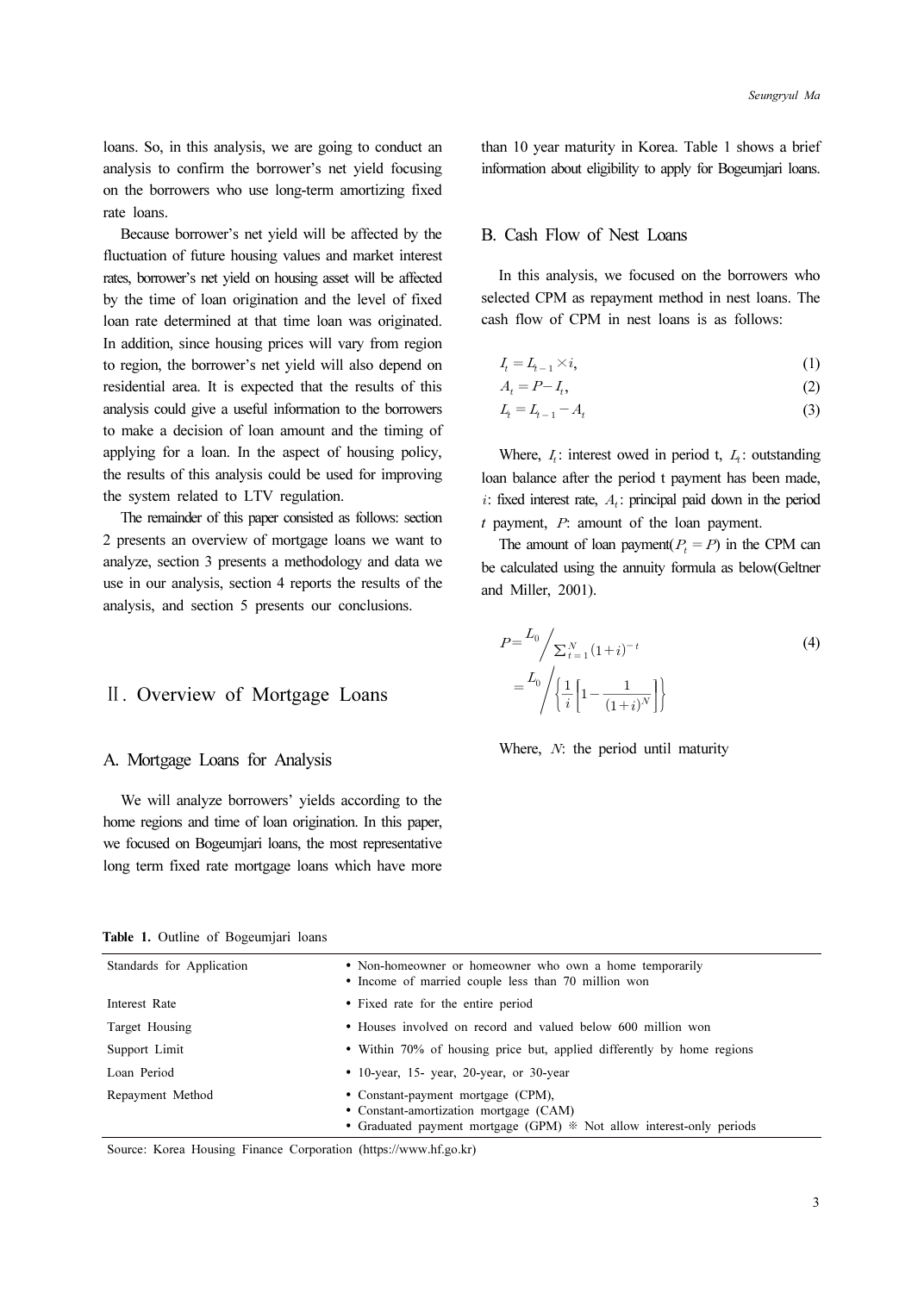### Ⅲ. Methodology and Data

#### A. Evaluating Borrower's Net Yields

To calculate borrower's net yield $(y)$  on the portion of housing equity which was funded by Bogeumjari loan, we evaluated  $\mathbb D$  borrower's yield $(y^{(*)})$  on the portion of housing equity which was funded by loan and then evaluated  $\textcircled{2}$  lender's yield $(y^{(**)})$  on the amount of borrower's repayment using trial and error method respectively. After evaluating the values of  $y^{(*)}$  and  $y^{(**)}$ , we can evaluate the borrower's net yield $(y)$  on the portion of housing equity which was funded by Bogeumjari loan. In this analysis, we evaluated borrower's net yield $(y)$  by substracting lender's yield on the amount of borrower's repayment $(y^{(**)})$ from borrower's yield caused by the increase in the price on the portion of housing equity funded by  $\text{loan}(y^*)$ .

#### B. Borrower's Yield on Housing Equity

But,  $H_n = H_0 \prod_{t=1}^n (1 + g_t)$ 

First, we could evaluate borrower's yield  $(y_n^*)$  at time t=n caused by the increase in the price on the portion of housing equity which was funded by Bogeumjari loan using the equation below.

$$
E_0 = E_n / (1 + y_n^*)^n
$$
  
\n
$$
\Leftrightarrow (H_0 \times LTV_0) = (H_n \times LTV_0) / (1 + y_n^*)^n
$$
\n(5)

Where,  $E_0$ : portion of housing equity which was funded by Bogeumjari loan at t=0(i. e.,  $E_0 = H_0 \times LTV_0$ ),  $E_n$ : portion of housing equity which was funded by Bogeumjari loan evaluated at t=n(i. e.,  $E_n = H_n \times LTV_0$ ),  $H_0$ : initial housing value at t=0,  $H_n$ : housing value at t=n,  $LTV_0$ : loan to value ratio at  $t=0$ ,  $y_n^*$ : borrower's yield(or the internal rate of return) on housing equity evaluated at  $t=n$ ,  $q_t$ : housing appreciation rate at t.

### C. Lender's Yield from Borrower's Repayment

Second, we could evaluate lender's yield  $(y_n^{**})$  derived from the amount of borrower's repayment at  $t=n$  using

the equation below.

$$
L_0 = (FVCP_n + L_n) / (1 + y_n^{**})^n
$$
\nBut,  $FVCP_n = \sum_{t=1}^{n-1} [P\Pi_{\mathfrak{a}=t}^{n-1}(1+r_{\mathfrak{a}})] + P$ 

Where,  $L_0$ : the initial loan balance(i. e.,  $L_0 = H_0 \times LTV_0$ ),  $FVCP_n$ : cumulative future value of repayment at t=n,  $L_n$ : outstanding loan balance at  $t=n$ ,  $y_n^{**}$ : lender's yield(or the internal rate of return) evaluated at  $t=n$ ,  $r<sub>a</sub>$ : risk-free interest rate at  $t = \alpha^1$ .

#### D. Borrower's Net Yield

We can see that the value of  $E_0$  is exactly equal to the initial loan balance  $(L_0)$ , that is  $E_0 = (H_0 \times LTV_0) = L_0$ . But, the value of  $E_n$  is expected to be totally different from the combined value of cumulative future value of repayment and outstanding loan balance at  $\text{t=n } (FVCP_n + L_n)$ . That means  $E_n \neq (FVCP_n + L_n)$ .

So, if we could evaluate the borrower's yield caused by the increase in the price on housing equity  $(y_n^*)$  and lender's yield derived from the amount of borrower's repayment  $(y_n^{**})$  respectively, we could get borrower's net yield  $(y_n)$  on the portion of housing equity which was funded by Bogeumjari loan as follows.

$$
y_n = y_n^* - y_n^{**}
$$
 (7)

We can see that if  $y_n > 0$ , then the borrower realizes net profit from using long-term amortizing fixed rate loan. On the contrary, if  $y_n \leq 0$ , then the borrower realizes net loss from using amortizing loan.

#### E. Data

Because the borrower's yield will be affected by the fluctuation of future housing values or market interest

<sup>1</sup> In this analysis, because we analyse long-term mortgage loans, we used risk-free interest rate in the calculation of future value of long term cash flow to avoid the application of subjective risk premium in the course of calculation. If we consider the aspect of risk premium, the value of borrower's net yield could be relatively lowered than our anlysis.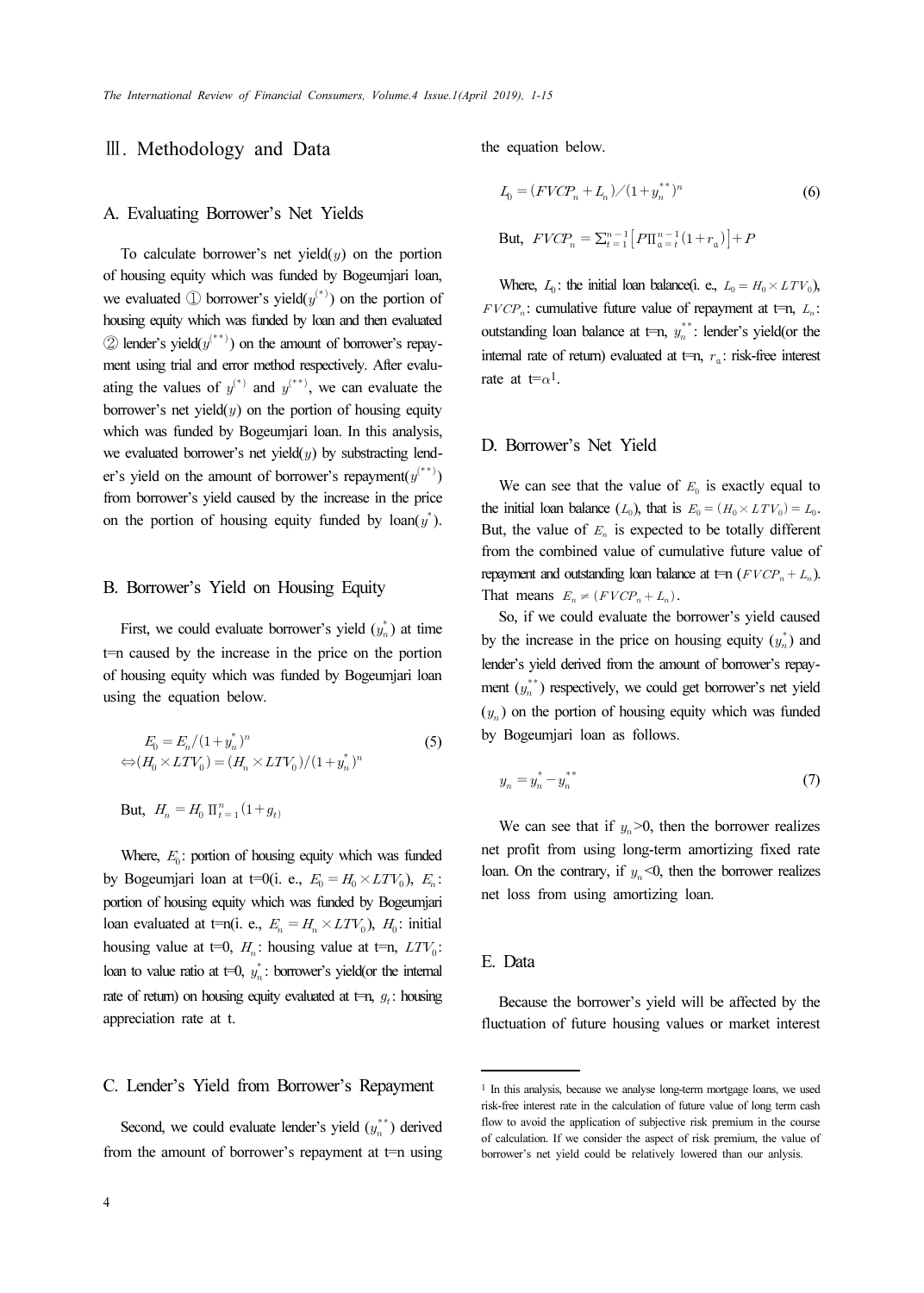

Figure 1. Trends of Interest Rates and Housing Prices<br>(Note) 1. BL10yr: 10-year nest loan rate, BL30yr: 30-year nest loan rate, GB10yr: 10-year (Note) 1. BL10yr: 10-year nest loan rate, BL30yr: 30-year nest loan rate, GB10yr: 10-year government bond yield 2. Seoul\_M: housing price in Seoul metropolitan area, Five\_Cities: housing price in

five big cities, Total: housing price in whole country.

rates, the borrower's yield in Bogeumjari loan will be affected by the time of loan origination or the level of fixed loan rate determined at the time loan was originated. The borrower's yield also will vary with home region because the housing values vary by regions even though the condition of mortgage loan contract such as the level of loan rates is same. In this analysis, we classified borrower's home region into three areas as follows.

- ① Total (whole country)
- ② Seoul Metropolitan (Seoul, Incheon, and Gyeonggi)
- ③ Five Big Cities (Busan, Daegu, Daejeon, Gwangju, and Ulsan)

As proxy variables of housing prices, we used regional housing price indexes from KB Kookmin Bank. And then, we used the yield data of 10-year government bond as a proxy variable of risk-free interest rate. Figure 1 represents the trends of interest rates and housing prices.

The rate of Bogeumjari loan was higher than that of government bond when we compared it during the same time period. Between 10-year and 30-year nest loans, the yield of 30-year was a little higher than that of 10-year Bogeumjari loan2.

# F. Level of Repayments According to the Time of Loan Start and Loan Period

Considering the distinctively different characteristics of time series, we assumed that the loan started at January 2005, January 2010, or January 2015 respectively in 10-year Bogeumjari loan. Regarding the reason why we assumed the time of loan start like this, we explained more concretely in Table 2. On the other hand, in 30-year Bogeumjari loan, we assumed that the loan started at January 2005 or January 2015 respectively.

If we assume that all the initial housing prices are 100 million won regardless of the time of loan start or loan maturity, the amount of monthly repayments in loans according to the time of loan start, maturities, or the LTV ratios will be as in Table 3.

#### G. Forecasting Model of Stochastic Variables

#### 1. Stochastic Models for Forecasting Housing Prices

In the long-term amortizing loan, it is necessary to forecast long-term stochastic processes of housing prices to calculate borrower's net yield. To generate future processes of housing prices through Monte Carlo simulation, we used GBM(Geometric Brownian Motion) model in our analysis. We can generate housing price at  $t + \Delta t$ 

<sup>2</sup> The maturity of Bogeumjari loan is classified into 10-year, 15-year, 20-year, or 30-year. But, we analyzed only 10-year and 30-year loans in this paper because KHFC has not released the time series of 15-year and 20-year loan rates since its introduction. Although we did not analyze the effect of 15-year or 20-year Bogeumjari loans, we think that there would be no bias in the interpretation of the results in this paper.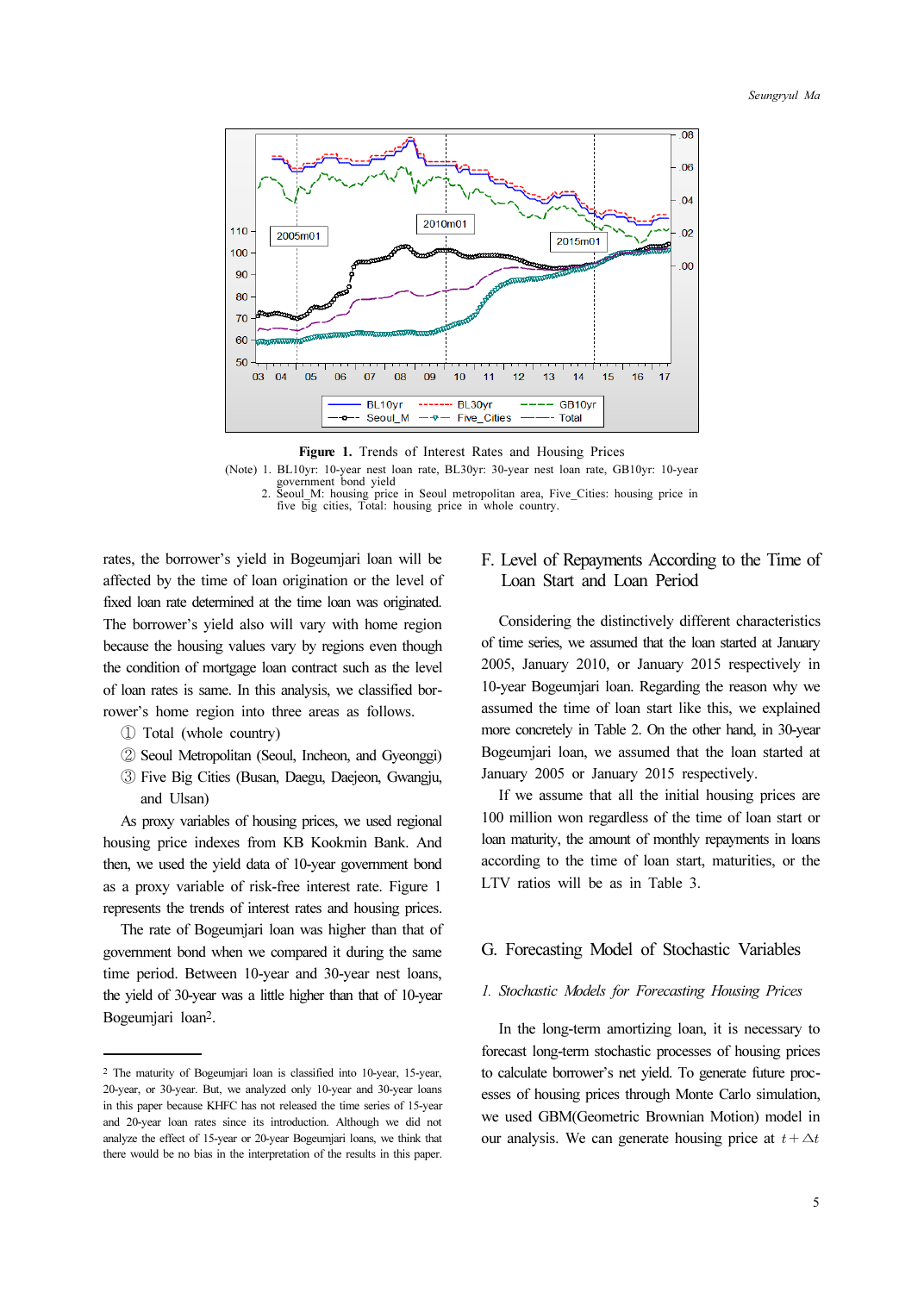|          | Loan Start 10-year Maturity | 30-year Maturity | Characteristics of time series                                                                                                                                  |
|----------|-----------------------------|------------------|-----------------------------------------------------------------------------------------------------------------------------------------------------------------|
| 01. 2005 | (D 01.2005)                 | $(4)$ 01.2005    | After 01. 2005, Seoul metropolitan area showed continuous and fast pace                                                                                         |
|          | $-12.2014$                  | $-12.2034$       | of increase in the housing prices but, 5 big cities showed little change                                                                                        |
| 01. 2010 | $(2)$ 01.2010<br>$-12.2019$ |                  | After 01. 2010, Seoul metropolitan area showed little change or decrease but,<br>5 big cities showed continuous and fast pace of increase in the housing prices |
| 01. 2015 | $(3)$ 01.2015               | $(5)$ 01.2015    | After 01. 2015, both Seoul metropolitan area and 5 big cities show continuous                                                                                   |
|          | $-12.2024$                  | $-12.2044$       | increase in the housing prices                                                                                                                                  |

Table 2. Beginning of Loan Period and Maturity in Bogeumjari loans

Table 3. Amount of Monthly Repayments in Bogeumjari loans (unit: won)

| 01.2010                                                                                                                           | 2 01.2010<br>$-12.2019$                                                                                                                                          |                                     |         |                                | After 01. 2010, Seoul metropolitan area showed little change or decrease but,<br>5 big cities showed continuous and fast pace of increase in the housing prices |         |
|-----------------------------------------------------------------------------------------------------------------------------------|------------------------------------------------------------------------------------------------------------------------------------------------------------------|-------------------------------------|---------|--------------------------------|-----------------------------------------------------------------------------------------------------------------------------------------------------------------|---------|
| 01. 2015                                                                                                                          | <b>301.2015</b><br>$-12.2024$                                                                                                                                    | $\circled{0}$ 01.2015<br>$-12.2044$ |         | increase in the housing prices | After 01. 2015, both Seoul metropolitan area and 5 big cities show continuous                                                                                   |         |
| Table 3. Amount of Monthly Repayments in Bogeumjari loans (unit: won)                                                             | to the original data from $01.2005$ to $10.2017$ .                                                                                                               |                                     |         |                                | (Note) When we analyzed the borrower's net yields, we used forecasted values of housing prices after 11.2017 in addition                                        |         |
| Maturity                                                                                                                          |                                                                                                                                                                  |                                     | 10-year |                                | 30-year                                                                                                                                                         |         |
| Time of Loan Start                                                                                                                |                                                                                                                                                                  | 01.2005                             | 01.2010 | 01.2015                        | 01.2005                                                                                                                                                         | 01.2015 |
| Fixed Loan Rates                                                                                                                  |                                                                                                                                                                  | 5.75%                               | 6.10%   | 3.20%                          | 5.95%                                                                                                                                                           | 3.45%   |
| M o n t h 1 y                                                                                                                     | LTV: 70%                                                                                                                                                         | 768,385                             | 780,663 | 682,407                        | 417,438                                                                                                                                                         | 312,381 |
| Repayments                                                                                                                        | LTV: $60\%$                                                                                                                                                      | 659,615                             | 669,140 | 584,920                        | 357,804                                                                                                                                                         | 267,755 |
|                                                                                                                                   | LTV: 50%                                                                                                                                                         | 548,846                             | 557,617 | 487,433                        | 298,170                                                                                                                                                         | 223,129 |
|                                                                                                                                   | LTV: 40%                                                                                                                                                         | 439,077                             | 446,093 | 389,947                        | 238,536                                                                                                                                                         | 178,503 |
|                                                                                                                                   | LTV: 30%                                                                                                                                                         | 329,308                             | 334,570 | 292,460                        | 178,902                                                                                                                                                         | 133,877 |
| (Note) 1. Initial housing prices: 100 million won<br>Table 4. Results of Parameter Estimation for the GBM Model (09.2003-10.2017) | 2. Repayment method: CPM(not allow interest-only periods)                                                                                                        |                                     |         |                                |                                                                                                                                                                 |         |
|                                                                                                                                   | Region                                                                                                                                                           |                                     |         | $\mu$ <sub>H</sub>             | $\sigma_H$                                                                                                                                                      |         |
|                                                                                                                                   | Total                                                                                                                                                            |                                     |         | 3.36                           | 1.71                                                                                                                                                            |         |
|                                                                                                                                   | Seoul Metropolitan                                                                                                                                               |                                     |         | 2.93                           | 2.77                                                                                                                                                            |         |
|                                                                                                                                   | Five Big Cities                                                                                                                                                  |                                     |         | 3.91                           | 1.62                                                                                                                                                            |         |
| (Note) 1. Seoul Metropolitan area: Seoul, Incheon, and Gyeonggi area                                                              | 2. Five Big Cities: Busan, Daegu, Daejeon, Gwangju, and Ulsan                                                                                                    |                                     |         |                                |                                                                                                                                                                 |         |
| using the GBM formula as below (Charnes, 2012).                                                                                   |                                                                                                                                                                  |                                     |         |                                | that in Seoul metropolitan area. But, the volatility of                                                                                                         |         |
|                                                                                                                                   | $H_{\boldsymbol{t}+\Delta t}=H_{\boldsymbol{t}}\cdot exp\biggl \biggl((\mu_H-\frac{\sigma_H^{\,2}}{2}\biggl \Delta t+\sigma_H\mathbf{e}_t\sqrt{\Delta t}\biggl $ |                                     | (8)     |                                | the housing price( $\sigma_H$ ) in five big cities was smaller than<br>that in Seoul metropolitan area <sup>3</sup> .                                           |         |

Table 4. Results of Parameter Estimation for the GBM Model (09.2003-10.2017)

| Region             | $\mu_H$ | $\sigma$ <sub>H</sub> |
|--------------------|---------|-----------------------|
| Total              | 3.36    | 1.71                  |
| Seoul Metropolitan | 2.93    | 2.77                  |
| Five Big Cities    | 3.91    | 1.62                  |

$$
H_{t + \Delta t} = H_t \cdot exp\left[ \left( \mu_H - \frac{\sigma_H^2}{2} \right) \Delta t + \sigma_H \varepsilon_t \sqrt{\Delta t} \right] \tag{8}
$$

Where,  $H_t$ : housing price at time t,  $\mu_{H}$ : the average growth rate of housing price stated on an annual basis,  $\sigma_{\mu}$ : the volatility of the housing price, ε,: a standard normal random variate.

Table 4 shows the results of parameter estimation for the GBM model using regional housing prices data from September 2003 to October 2017.

As we can see in Table 4, the average growth rate of housing price( $\mu_H$ ) in five big cities was larger than

#### 2. Stochastic Models for Forecasting Interest Rates

We used Vasicek model in our analysis to generate future processes of interest rates through Monte Carlo

<sup>3</sup> The estimated parameters in Table 4 could be changed if we use different period of time series. Plus, although the magnitude of volatility in Seoul Metropolitan area was estimated larger than Five Big Cities in our analysis, but in the future, the magnitude might be reversed because the past data does not always explain the future situation similarily.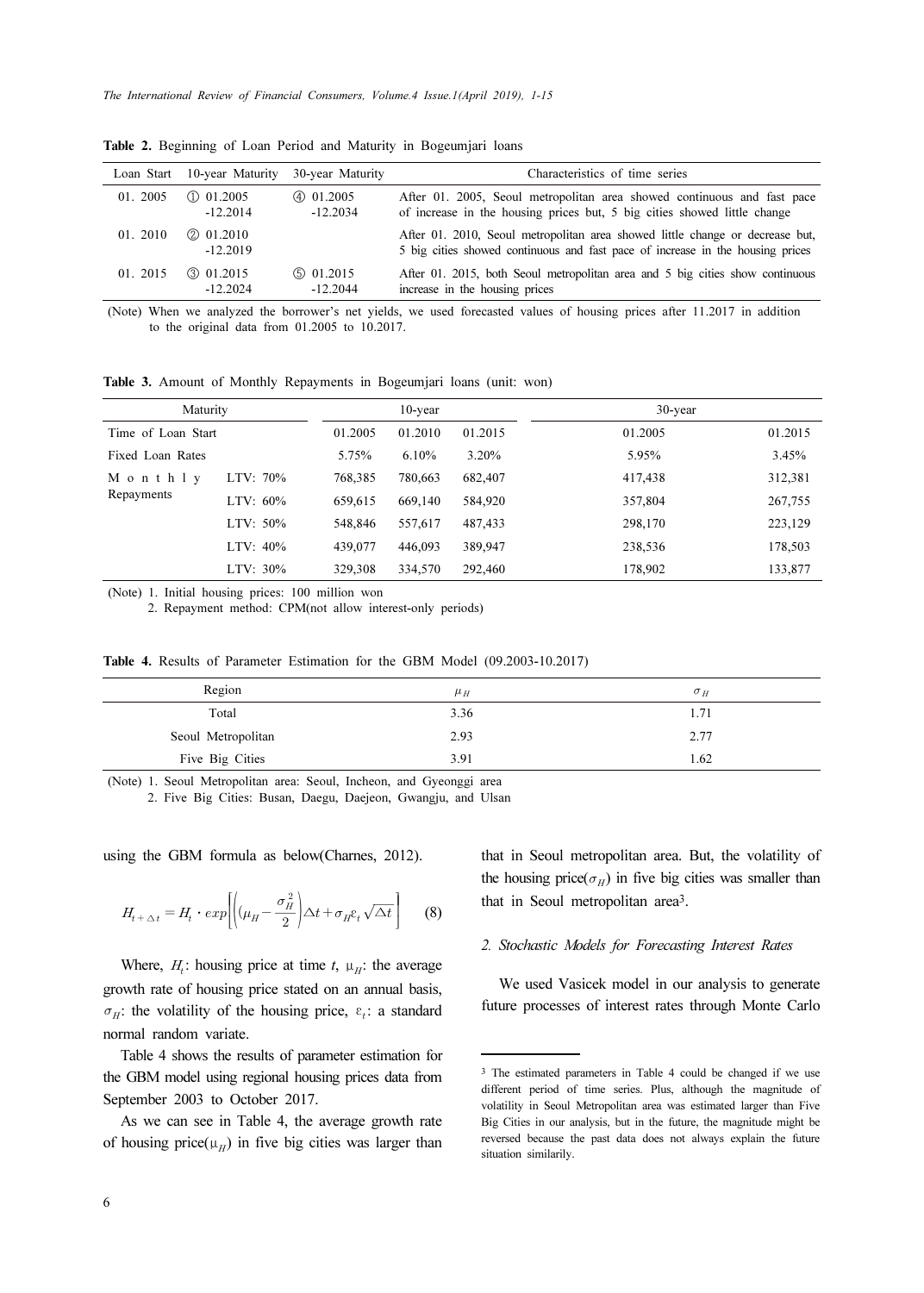| 10-year government bond yield | $0.10^{-}$ | 701 |
|-------------------------------|------------|-----|

Table 5. Parameter Estimation for the Vasicek Model (09.2003-10.2017)



Figure 2. Spreads between Fixed Loan Rates and Market Interest Rates (unit: %)

simulation. We can generate future stochastic processes of interest rates using the Vasicek formular as below.

$$
\Delta i_t = \mathfrak{a}(\theta - i_t) \Delta t + \varepsilon_t \sigma \sqrt{\Delta t} \tag{9}
$$

Where,  $i_t$ : interest rate at time  $t(\Delta i_t = i_{t+1} - i_t)$ ,  $\alpha$ : speed of mean reversion,  $\theta$ : mean reverting level,  $\sigma$ : volatility of the interest rate,  $\varepsilon_i$ : a standard normal random variate.

Table 5 shows the estimated parameters of Vasicek model by using the maximum likelihood estimation method. We used the yield data of 10-year government bond from September 2003 to October 2017.

## Ⅳ. Results of Analysis

# A. Differences between Fixed Loan Rates in Bogeumjari loans and Market Interest Rates

Borrower's net yields will vary according to the resi-

dential area or the time of loan start due to the fluctuations of housing prices and interest rates. As we can see in the Table 5, the borrower who has applied to 10-year Bogeumjari loan which began from 01.2005 paid back all debts to the lender at loan rate of fixed 5.75% during 10 years and the borrower who has applied to 10-year nest loan which began from 01.2010 would pay back all debts to the lender at loan rate of fixed 6.10% until 12.2019.

In Figure 2, SPREAD 1 represents the spreads between loan rate of fixed 5.75% and 10-year government bond yields from 01.2005 to 12.2014. SPREAD 2 represents the spreads between loan rate of fixed 6.10% and 10-year government bond yields from 01.2010 to 12.2019. SPREAD 3 represents the spreads between loan rate of fixed 3.20% and 10-year government bond yields from 01.2015 to 12.2024.

In Figure 2, the spreads after 11.2017 were generated by using forecasted yields of 10-year government bond. On this occasion, we used the median values on the probability distribution of forecasted future yields of 10-year government bond at each time period created by 30,000 trials of Monte Carlo simulation4.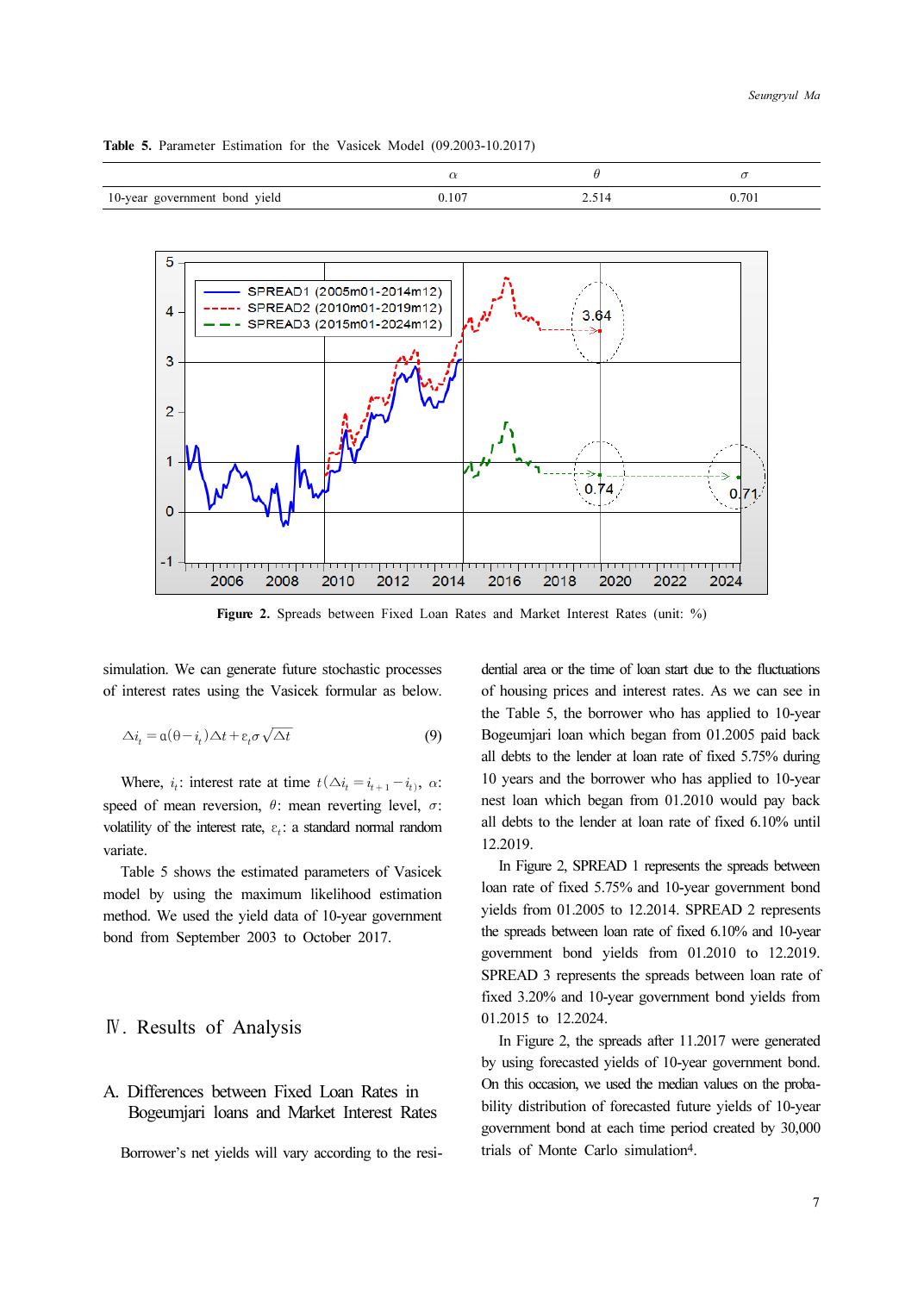

Figure 3. Regional Housing Prices (01.2005 to 12.2014)

As we could confirm in Figure 2, the borrowers who applied to 10-year nest loan which began from 01.2005 experienced the situation that the spreads(SPREAD 1) had increased until loans were terminated due to decreased market interest rates after global financial crisis. The SPREAD 1 was about 3% at 12.2014, the end of the loan period. The borrowers who have applied to 10-year nest loan which began from 01.2010 have experienced the situation that the spreads(SPREAD 2) were larger than SPREAD 1 and showed that the spread would be about 3.64% at 12.2019, the end of the loan period. On the other hand, the borrowers who have applied to 10-year nest loan which began from 01.2015 showed relatively lower spreads(SPREAD 3) compared to SPREAD 1 or SPREAD 2. SPREAD 3 showed about 1% of spread for most of the loan period and showed that the forecasted spread would be only about 0.71% at 12.2024, the end of the loan period.

The results of above spread analysis tells us that the borrowers who have applied to Bogeumjari loan from 01.2005 to 01.2010 could have net  $loss(y<0)$  because they have selected higher fixed loan rates which failed to reflect future trend of lower market interest rates. On the contrary, the borrowers who have applied to nest loan after 01.2015 could have net profit $(y>0)$  if the future market interest rates shows upward trend continuously due to lower fixed loan rates they have selected. Of course, whether the borrower's net yield would become a negative(-) value or a positive(+) value would also depend on the future trend of housing prices until the loan is terminated.

#### B. Housing Appreciation Rates

If the borrowers have applied to 10-year nest loans in 01.2005, the loan period ended in 12.2014. In this case, if we assume that the initial housing prices were all the same, 100 million won, regardless of residential area and then the regional housing price indexes of past periods were utilized, we could generate the trends of housing prices from 01.2005 to 12.2014. We could also confirm the variability of housing prices by region.

Figure 3 shows the trends of regional housing prices from 01.2005 to 12.2014 when the initial housing prices in 01.2005 were all assumed 100 million won regardless of region. In 12.2014, we could confirm that the housing price of whole country was 148 million won, Seoul metropolitan area was 136 million won, and 5 big cities was 158 million won respectively. So, if we assume that all the borrowers borrowed the same amount of money from 10-year Bogeumjari loans at the same time regardless of residential area, we could guess that the borrowers whose home were located in Seoul metropolitan area would have lower profits than the borrowers whose home were located in 5 big cities.

If the borrowers have applied to 10-year loans in 01.2010, the loan period ends in 12.2019. In this case, if we assume that the initial housing prices were all the

<sup>4</sup> Refer to Charnes(2012) for the details of Monte Carlo simulation method.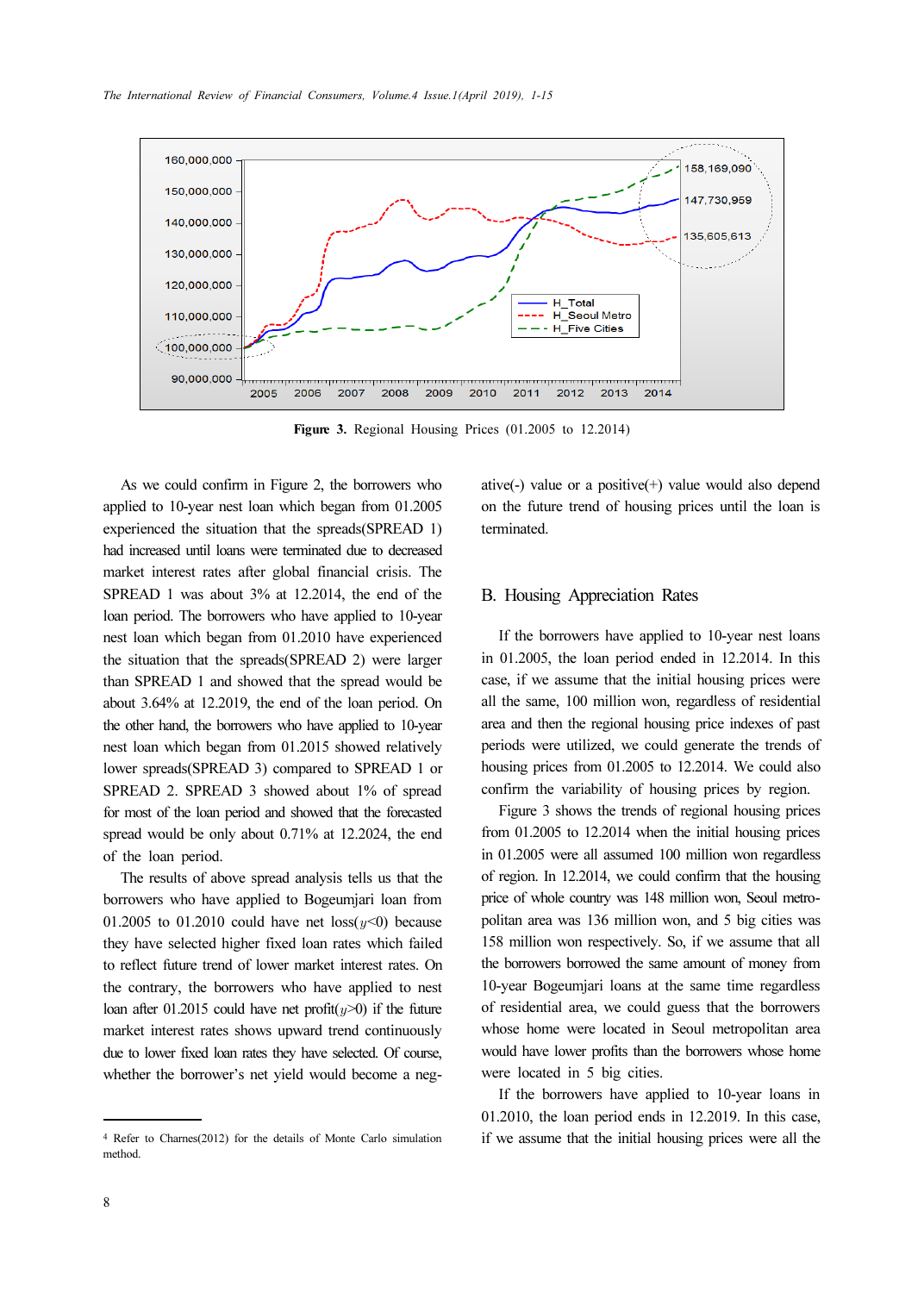same, 100 million won, regardless of residential area and then the regional housing price indexes were utilized, we could generate the trends of housing prices from 01.2010 to 12.2019. We could also confirm the variability of housing prices by region.

However, because we could only use data until 10.2017, to forecast future housing prices after 11.2017, we conducted Monte Carlo simulation by using GBM model. The housing prices after 11.2017 in Figure 4 show the median values on the probability distribution of forecasted future housing prices at each time period created by 30,000 trials of Monte Carlo simulation.

On the other hand, if the borrowers have applied to 10-year loans in 01.2015, the loan period ends in 12.2024. In this case, if we assume that the initial housing prices were all the same, 100 million won, regardless of residential area and then the regional housing price indexes were utilized, we could generate the trends of housing prices from 01.2015 to 12.2024. We could also confirm the variability of housing prices by region. The forecasted



Figure 4. Regional Housing Prices (01.2010 to 12.2019)



Figure 5. Regional Housing Prices (01.2015 to 12.2024)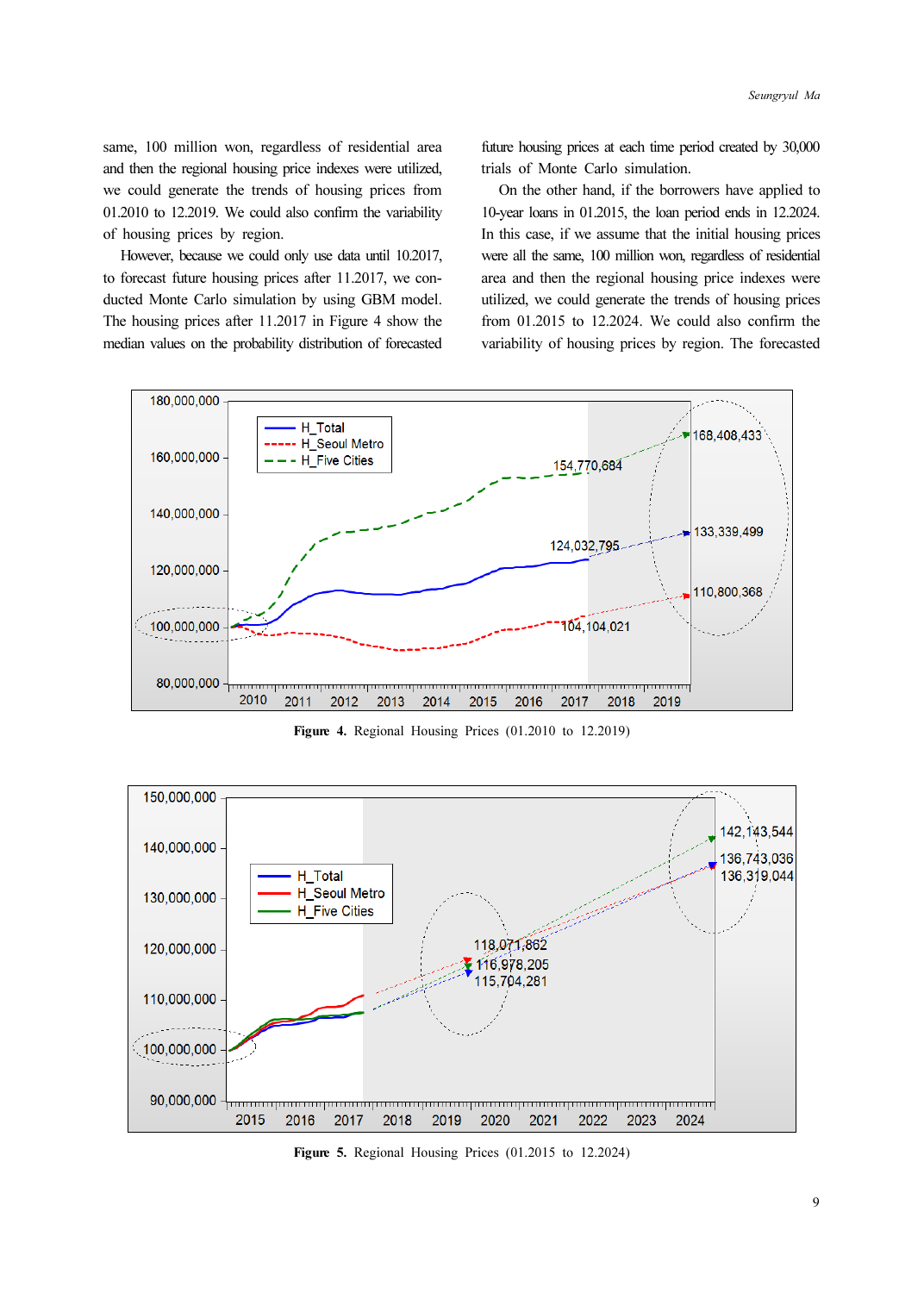housing prices from 11.2017 to 12.2024 in Figure 5 were median values on the probability distributions of future housing prices which were generated by Monte Carlo simulation.

If we compared Figure 3, Figure 4, and Figure 5 each other, we could confirm that the housing prices at the time the loan is terminated would show totally different values according to the circumstance of regional housing market.

When we compared the housing prices at the moment the loan is terminated between Seoul metropolitan area and 5 big cities, the largest price gap appeared with the borrowers who have applied in 01.2010 and the smallest price gap appeared with the borrowers who have applied in 01.2015. From this fact, we could expect that the borrower's net yield would vary according to the time of loans start as well as home regions.

### C. Analyzing Borrower's Net Yield

### 1. Borrower's Net Yield When the Loan Period is 10-Years

As we discussed in Table 2, we set up the time of loan start was ①01.2005, ②01.2010, or ③01.2015 respectively when we assumed the loan period is 10-years. It is expected that the borrower's net yield would appear differently due to different trend of regional housing prices.

|  |  | Table 6. Borrowers' Net Yields (Target Region: Total) |  |  |  |  |  |  |
|--|--|-------------------------------------------------------|--|--|--|--|--|--|
|--|--|-------------------------------------------------------|--|--|--|--|--|--|

To consider the different effects of residential area on the borrower's net yield, we classified home region into 3 groups (Total, Seoul Metropolitan area, and 5 big cities). First, Table 6 shows the results of analyzed borrowers' net yields in the whole country area(Total).

As we can see in Table 6, the borrowers who applied 10-year Bogeumjari loan in 01.2005 or 01.2010 showed negative(-) net yield, -1.43% and -1.82% respectively. We could say that this results appeared because the amount of lender's yield $(y^*)$  from borrower's repayment was larger than borrower's yield $(y^*)$  on the portion of housing equity at loan maturity. This phenomenon was mainly resulting from relatively high level of repayments the borrowers have paid continuously during 10 years due to higher fixed loan rates(5.75% and 6.10%).

On the contrary, the borrowers who applied 10-year Bogeumjari loan in 01.2015 showed positive(+) net yield, 0.39%. This results appeared because the estimated amount of  $y^*$  was smaller than that of  $y^*$  and this phenomenon was mainly resulting from relatively low level of repayments the borrowers have paid due to lower fixed loan rates(3.20%).

Second, Table 7 shows the results of analyzed borrowers' net yields on the portion of housing equities which were funded by 10-year Bogeumjari loan in the Seoul metropolitan area and five big cities.

According to the results in Table 7, the borrower's net yields in Seoul metropolitan area were similar to

| <b>Table 6.</b> Borrowers' Net Yields (Target Region: Total)    | (unit: $1,000$ won) |                    |            |
|-----------------------------------------------------------------|---------------------|--------------------|------------|
|                                                                 |                     | Time of Loan Start |            |
|                                                                 | (1)01.2005          | @01.2010           | (3)01.2015 |
| Initial loan balance: $L_0(=H_0 \times LTV_0 = E_0)$            | 70,000              | 70,000             | 70,000     |
| Housing equity purchased by loan evaluated at t=n: $E_n$        | 103,411             | 93,363             | 95,745     |
| Cummulative repayments plus loan balance at t=n: $FVCP_n + L_n$ | 119,264             | 111,872            | 92,110     |
| Borrower's yield on the housing equity: $y^*$                   | 3.91%               | 2.88%              | 3.14%      |
| Lender's yield from borrower's repayment: $y^{**}$              | 5.34%               | 4.70%              | 2.75%      |
| Borrowers' net yield on the housing equity: $\eta$              | $-1.43%$            | $-1.82%$           | 0.39%      |

(Note) 1. All the initial housing prices were assumed 100 million won irrespective of loan start and all the  $LTV_0$  were assumed 70% (hereafter, all the assumptions are the same)

2. We used actual data of housing prices and discount rates if the time of loan start was 01.2005. But, if the time of loan start was 01.2010 or 01.2015 then we used forecasted values when we use the values after 11.2017

3. We used median values on the probability distribution of future forecasted values which were generated by 30,000 trial Monte Carlo simulation

4. The LTV level has no effect on the borrower's yield  $(y_n)$  but, it has a proportional effect on the future housing equity  $(H_n \times LTV_0)$ , cummulative future value of repayment  $(FVCP_n)$ , or outstanding loan balance  $(L_n)$ 

5. All the results were estimated at loan maturity( $t=n=120$ )

6. Outstanding loan balances at t=n are all zero( $L_n=0$ )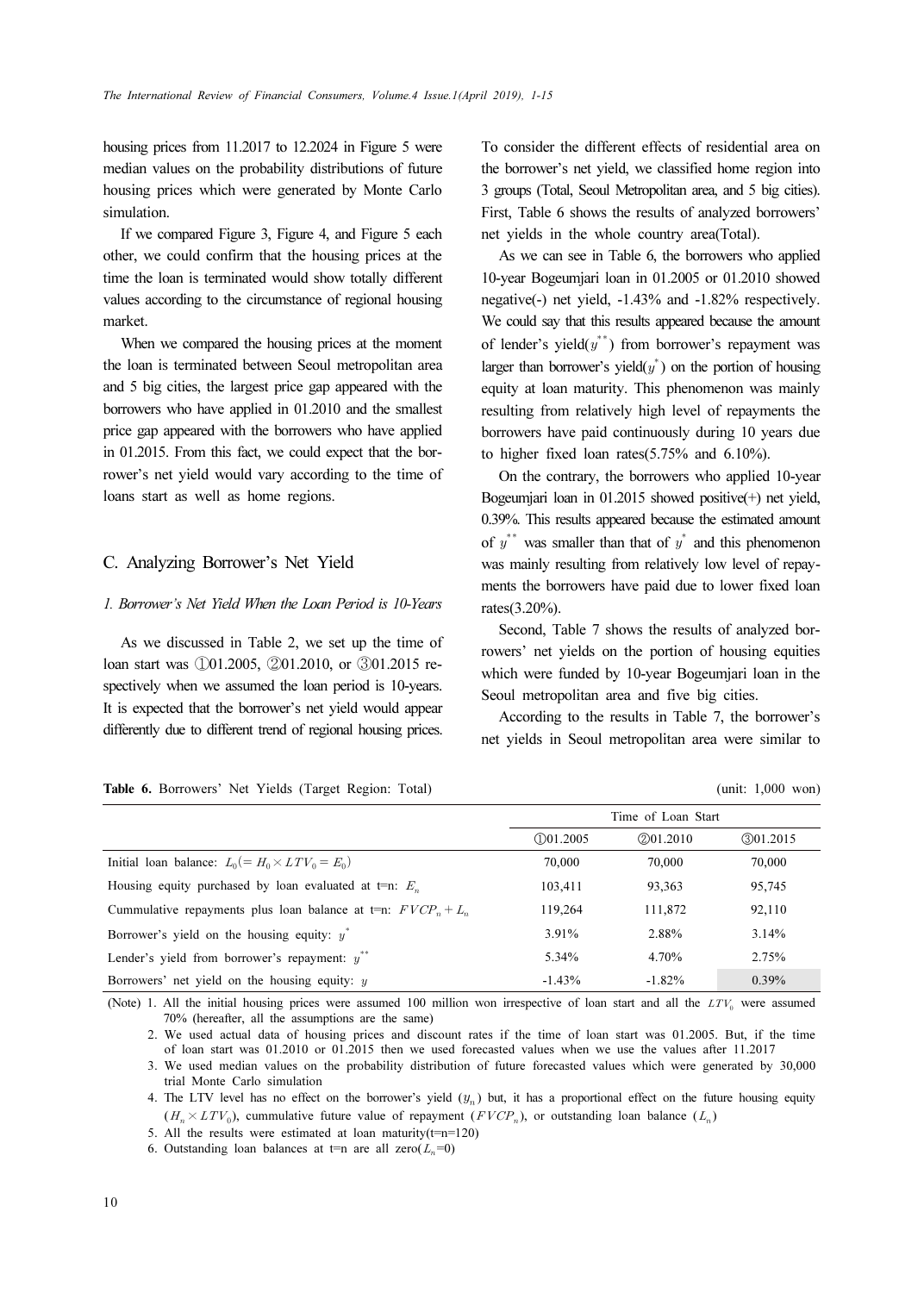the results in whole country in Table 6. The borrowers who applied to 10-year loans in 01.2005 or 01.2010 showed negative(-) net yield, -2.29% and -3.67% respectively and the borrowers who applied to the loans in 01.2015 showed positive $(+)$  net yield, 0.36%. In this case, the amount of net loss that the borrowers in Seoul metropolitan area could suffer was relatively larger than the borrowers in whole country. This phenomenon has appeared because the cummulative amount of repayments was exactly the same regardless of residential area but, at loan maturity, the housing price in whole country was relatively higher than Seoul metropolitan area. On the other hand, the borrowers who applied to 10-year loans in 01.2015 showed similar net yields because the evaluated housing prices at loan maturity were similar to each other.

On the contrary, the borrower's net yields in five big cities were different from those in whole country or Seoul metropolitan area. In this case, the borrowers who applied to 10-year loans in  $01.2010$  or  $01.2015$  showed positive(+) net yield at loan maturity, 0.52% and 0.77% respectively. This phenomenon was resulting from the fact that the housing price in five big cities was relatively higher than that in Seoul metropolitan or whole country at loan maturity.

#### 2. Borrower's Net Yield When the Loan Period is 30-Years

As we discussed earlier, when we assumed the loan period is 30-years, we set up the time of loan start was ④01.2005 or ⑤01.2015 respectively. To confirm the borrower's net yields which could be changed by the passage of time, we separately evaluated the borrower's net yields at  $t=120$ , 240, or 360. In this case, to consider the different effects of home regions on the borrower's net yield, we also classified home regions into 3 groups.

First, Table 8 shows the results of analyzed borrowers' net yields which were funded by 30-year loans when the loan started in 01.2005.

When we assumed the beginning of loan period was 01.2005, the borrower's net yields which were evaluated at t=120, 240, or 360 showed  $-1.87\%$ ,  $-1.49\%$ , or  $-0.99\%$ respectively in whole country. As we can see in Table 8, the borrower's net yields were increased by the passage of time. In previous analysis, we could confirm that the borrower's net yield at t=120 was -1.43% when the borrower applied to10-year nest loans in 01.2005. Therefore, if we compare the values at  $t=120$ , we could confirm that the net yield of 10-year Bogeumjari loan was relatively

Table 7. Borrowers' Net Yields (Seoul Metropolitan and Five Big Cities) (unit: 1,000 won)

|                |            | Seoul Metropolitan |          |            | Five Big Cities |            |
|----------------|------------|--------------------|----------|------------|-----------------|------------|
| Loan Start     | (1)01.2005 | @01.2010           | @01.2015 | (1)01.2005 | (2)01.2010      | (3)01.2015 |
| $L_0 = E_0$    | 70,000     | 70,000             | 70,000   | 70,000     | 70,000          | 70,000     |
| $E_n$          | 94.923     | 77.612             | 95,530   | 110.718    | 117,881         | 99,469     |
| $FVCP_n + L_n$ | 119,264    | 111.872            | 92.110   | 119,264    | 111,872         | 92,110     |
| $y^*$          | 3.05%      | 1.03%              | 3.11%    | 4.59%      | 5.22%           | 3.52%      |
| $y^{\ast\ast}$ | 5.34%      | 4.70%              | 2.75%    | 5.34%      | 4.70%           | 2.75%      |
| y              | $-2.29%$   | $-3.67\%$          | $0.36\%$ | $-0.75%$   | 0.52%           | $0.77\%$   |

Table 8. Borrowers' Net Yields (Time of Loan Start : 01.2005) (unit: 1,000 won)

|                | Total     |           |              |          | Seoul Metropolitan |              |          | Five Big Cities |              |  |
|----------------|-----------|-----------|--------------|----------|--------------------|--------------|----------|-----------------|--------------|--|
|                | $t = 120$ | $t = 240$ | $t = 360$    | $t=120$  | $t = 240$          | $t = 360$    | $t=120$  | $t = 240$       | $t = 360$    |  |
| $E_n$          | 103.411   | 141.664   | 197,844      | 94,923   | 129.633            | 173,019      | 110,718  | 157,823         | 233,068      |  |
| $FVCP_n$       | 64,792    | 153.128   | 266,274      | 64,792   | 153.128            | 266,274      | 64,792   | 153,128         | 266,274      |  |
| $L_n$          | 59,741    | 37,685    | $\mathbf{0}$ | 59,741   | 37,685             | $\mathbf{0}$ | 59.741   | 37,685          | $\mathbf{0}$ |  |
| $y^*$          | 3.91%     | 3.53%     | 3.47%        | 3.05%    | 3.09%              | $3.02\%$     | 4.59%    | 4.07%           | 4.02%        |  |
| $y^{\ast\ast}$ | 5.77%     | 5.02%     | 4.46%        | 5.77%    | 5.02%              | 4.46%        | 5.77%    | 5.02%           | 4.46%        |  |
| y              | $-1.87%$  | $-1.49%$  | $-0.99%$     | $-2.72%$ | $-1.94%$           | $-1.44%$     | $-1.18%$ | $-0.95%$        | $-0.45%$     |  |

(Note) Assumption:  $H_0 = 100$  million won,  $LTV_0 = 70\%$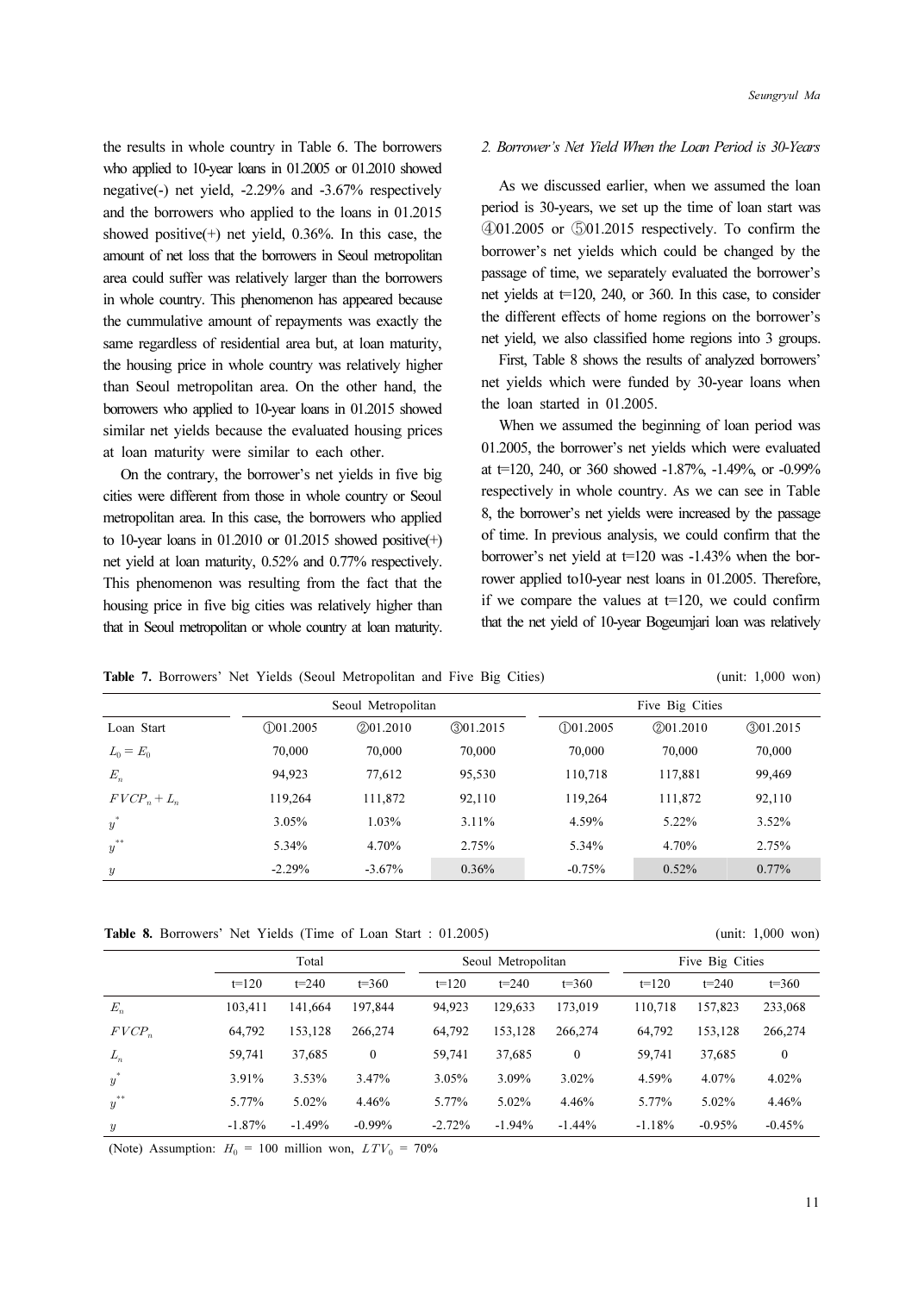larger than 30-year loan. However, when we evaluated the values at loan maturity, the net yield of 10-year loan was relatively smaller than 30-year loan. This results tell us the fact that the borrowers who applied 30-year Bogeumjari loans could reduce the amount of loss if they keep the loan contracts continuously until the loan expire.

The results in Seoul metropolitan area were similar to those in whole country. As we can see in Table 8, the borrower's net yields which were evaluated at t=120, 240, or 360 showed -2.72%, -1.94%, or -1.44% respectively. In Seoul metropolitan area, the amount of net losses was estimated relatively larger than that in whole country.

The results in five big cities were also similar to those in whole country or Seoul metropolitan area. The borrower's net yields which were evaluated at  $t=120$ , 240, or 360 showed -1.18%, -0.95%, or -0.45% respectively. Hence, the amount of net losses in five big cities was relatively smaller than that in whole country or Seoul metropolitan area.

Second, Table 9 shows the results of analyzed borrowers' net yields which were funded by 30-year Bogeumjari loans when the time of loan start was 01.2015.

When we assumed the time of loan start was 01.2015, the borrower's net yields which were evaluated at  $t=120$ , 240, or 360 showed -0.22%, 0.23%, or 0.40% respectively in whole country. As we can see in Table 9, the borrower's net yields in this case were also increased by the passage of time. Different from previous cases, when we evaluated the values at maturity, the borrower's net yield showed positive(+) value.

As we can see in Table 9, the borrower's net yields which were evaluated at  $t=120$ , 240, or 360 in Seoul metropolitan area showed -0.24%, -0.01%, or 0.09% respectively. In Seoul metropolitan area, the amount of net profits at maturity was estimated relatively smaller than that in whole country.

The borrower's net yields which were evaluated at t=120, 240, or 360 in five big cities showed 0.17%, 0.70%, or 0.90% respectively. In this case, all the borrower's net yields showed positive(+) values regardless of evaluated time.

### D. Relationship between Borrower's Net Profit and LTV Ratio

The level of LTV does not affect the level of borrower's net yield  $(y_n)$  we have discussed so far. But, it makes a proportional impact on the amount of future housing equity  $(E_n)$ , cumulative future value of repayment  $(FVCP_n)$ , or outstanding loan balance  $(L_n)$ .

Table 10 shows the values of borrower's net profit  $(Y_n)$  evaluated at maturities in the 10-year and 30-year Bogeumjari loans according to the level of LTV ratios, time of loan start, and home regions. We evaluated the borrower's net profit by subtracting cumulative future value of repayment  $(FVCP_n)$  from the amount of future housing equity  $(E_n)$ .

$$
Y_n = E_n - FVCP_n \tag{10}
$$

Where,  $Y_n$ : borrower's net profit at t=n.

It was estimated that all the borrowers who applied to loans in 01.2005 would get net loss regardless of loan periods as we can see in Table 10. The amount of net loss ( $Y_n < 0$ ) in Seoul metropolitan area was relatively

Table 9. Borrowers' Net Yields (Time of Loan Start : 01.2015) (unit: 1,000 won)

|                  |          | Total     |              |          | Seoul Metropolitan |              |         | Five Big Cities |              |  |  |
|------------------|----------|-----------|--------------|----------|--------------------|--------------|---------|-----------------|--------------|--|--|
|                  | $t=120$  | $t = 240$ | $t = 360$    | $t=120$  | $t = 240$          | $t = 360$    | $t=120$ | $t = 240$       | $t = 360$    |  |  |
| $E_n$            | 95,715   | 133,759   | 187,055      | 95.525   | 127,673            | 170.452      | 99.521  | 146,960         | 216,909      |  |  |
| $FVCP_n$         | 42,167   | 96.206    | 165,883      | 42.167   | 96.206             | 165,883      | 42,167  | 96,206          | 165,883      |  |  |
| $L_n$            | 55.645   | 31.664    | $\mathbf{0}$ | 55,645   | 31.664             | $\mathbf{0}$ | 55,645  | 31,664          | $\mathbf{0}$ |  |  |
| $\boldsymbol{y}$ | 3.13%    | 3.24%     | 3.28%        | 3.11%    | 3.01%              | 2.97%        | 3.52%   | 3.71%           | 3.78%        |  |  |
| $y^{\ast\ast}$   | 3.35%    | $3.02\%$  | 2.88%        | 3.35%    | 3.02%              | 2.88%        | 3.35%   | 3.02%           | 2.88%        |  |  |
| $\boldsymbol{y}$ | $-0.22%$ | 0.23%     | 0.40%        | $-0.24%$ | $-0.01%$           | $0.09\%$     | 0.17%   | 0.70%           | $0.90\%$     |  |  |

(Note) Assumption:  $H_0 = 100$  million won,  $LTV_0 = 70\%$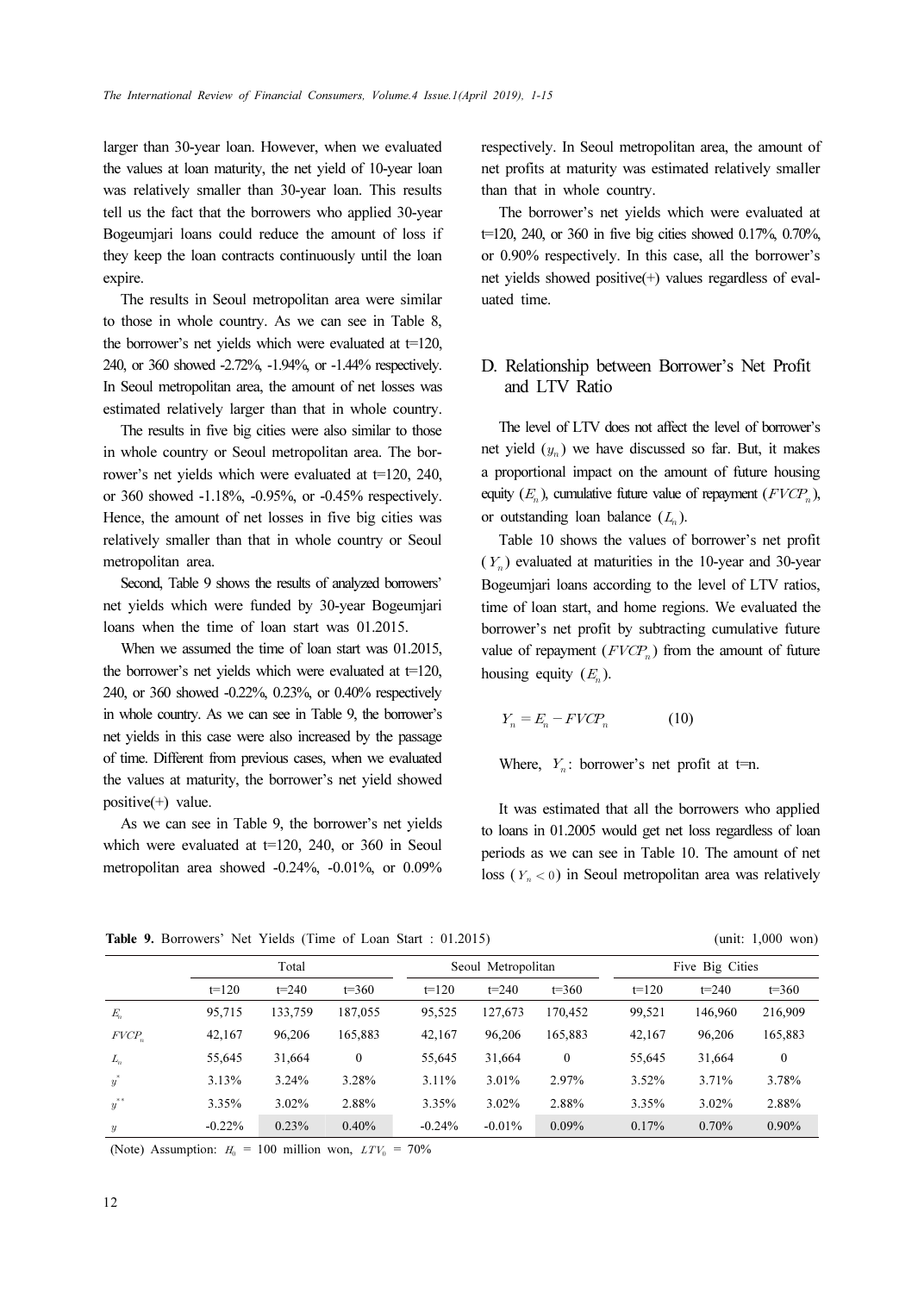| Loan Start |         |           | 10-Year Bogeumjari loans        |          |           | 30-Year Bogeumjari loans |              |
|------------|---------|-----------|---------------------------------|----------|-----------|--------------------------|--------------|
|            | $LTV_0$ | Total     | Seoul Metropolitan 5 Big Cities |          | Total     | Seoul Metropolitan       | 5 Big Cities |
| 01.2005    | 70%     | $-15,852$ | $-24.340$                       | $-8.546$ | $-68,429$ | $-93,255$                | $-33,206$    |
|            | 50%     | $-11.323$ | $-17,386$                       | $-6.104$ | $-48,877$ | $-66,611$                | $-23,718$    |
|            | 30%     | $-6.794$  | $-10,431$                       | $-3,663$ | $-29,327$ | $-39.966$                | $-14,231$    |
| 01.2010    | 70%     | $-18,530$ | $-34.325$                       | 6,027    |           |                          |              |
|            | 50%     | $-13,236$ | $-24,518$                       | 4,305    |           |                          |              |
|            | 30%     | $-7.941$  | $-14,711$                       | 2,583    |           |                          |              |
| 01.2015    | 70%     | 3,632     | 3,345                           | 7,402    | 21,173    | 4,569                    | 51,027       |
|            | 50%     | 2,594     | 2,389                           | 5,287    | 15,123    | 3,263                    | 36,448       |
|            | 30%     | 1.557     | 1.434                           | 3.172    | 9.074     | 1.958                    | 21.869       |

Table 10. Borrower's Net Profit at Maturity (unit: 1,000 won)

(Note) 1.  $H_0 = 100$  million won

2. Borrower's net profit at maturity( $Y_n$ ) :  $Y_n = E_n - FVCP_n$ 

3. For the values of market interest rates and housing prices after 11.2017, we used the median values on the probability distribution of forecasted values at each time period created by 30,000 trials of Monte Carlo simulation

larger than the other regions. In the view point of LTV ratios, we could confirm that the amount of net loss would become relatively higher when the borrowers selected higher LTV ratio.

Unlike Seoul metropolitan area or whole country, it appeared that the borrowers would get net profit ( $Y_n > 0$ ) at loan maturity in the five big cities when they applied to 10-year Bogeumjari loans in 01.2010. So, in this case, we could confirm that the amount of net profit would become relatively higher in the five big cities when the borrowers selected higher LTV ratio.

When the borrowers have applied to Bogeumjari loans in 01.2015, it was estimated that all the borrowers would get net profit regardless of loan periods as we can see in Table 10. In this case, we could confirm that the amount of net profit would become relatively higher in the five big cities compared to the other home regions and the amount of net profit would be increased when the borrowers selected higher LTV ratio.

### E. The Loan Rates which Make Borrower's Net Yield Become Zero

We defined fair rate  $(y_n^F)$  as the level of loan rate which makes borrower's net yield become zero at loan maturity in our analysis  $(y_n^F = y_n^* - y_n^{**} = 0)$ . Table 11 shows the level of fair rates which would vary with borrower's home regions, loan periods, or the time of loan start.

As we can see in Table 11, when the borrowers applied to Bogeumjari loans in 01.2005, the level of fair rates appeared to be lower than the level of actual fixed loan rates regardless of home regions or loan periods. This phenomenon was resulting from the fact that the growing speed of housing prices was relatively lower than that of cumulative future values of repayment. Consequently, all the borrowers are expected to suffer a net loss at maturity due to high fixed loan rates (5.75% in 10-year loan or 5.95% in 30-year loan).

When the borrowers applied to 10-year loans in 01.2010 in whole country or Seoul metropolitan area, the levels of fair rates appeared to be lower than actual fixed loan rates as similar to the case that the borrowers applied to loans in 01.2005. Especially, the level of fair value showed -1.45% in the Seoul metropolitan area when the borrowers applied to 10-year loans in 01.2010. This was mainly due to negative(-) growth rates of housing prices shown in the Seoul metropolitan area during the loan period. So, in this case, we could see that the borrowers who applied to 10-year Bogeumjari loans in 01.2010 in the Seoul metropolitan area must have been suffered net loss although the level of fixed loan rate was zero. On the contrary, the level of fair rates appeared to be higher than actual fixed loan rates in the five big cities. This phenomenon was resulting from the fact that the growing speed of housing prices in the five big cities was relatively higher than that of cumulative future values of repayment although the fixed loan rate was very high.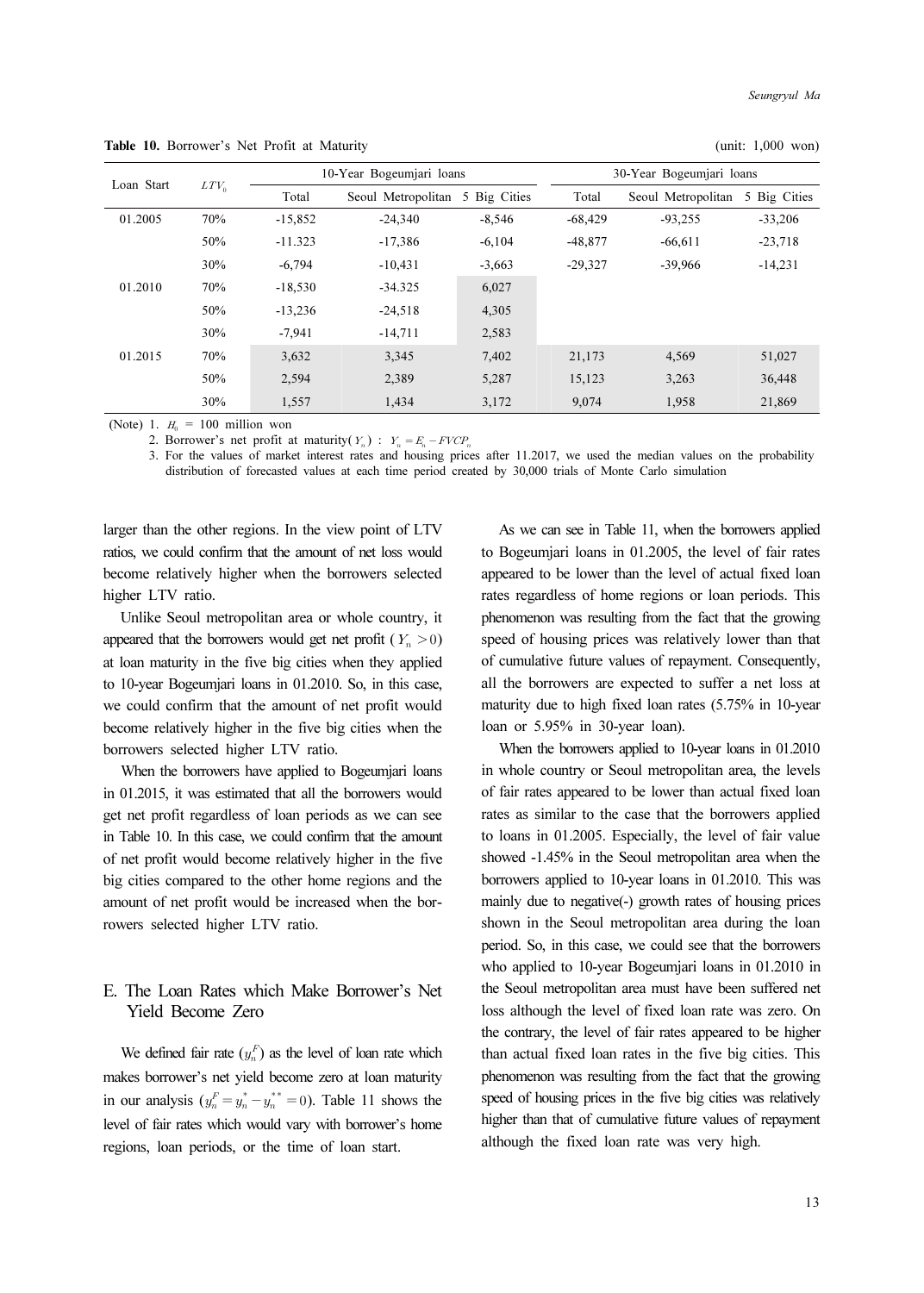|                    | Loan Period | Loan Start | Loan Rate          |                  |                        |
|--------------------|-------------|------------|--------------------|------------------|------------------------|
| Region             |             |            | Actual Rate<br>(A) | Fair Rate<br>(B) | Difference:<br>$(A-B)$ |
| Total              | 10-year     | 01.2005    | 5.75               | 2.70             | 3.05                   |
|                    |             | 01.2010    | 6.10               | 2.25             | 3.85                   |
|                    |             | 01.2015    | 3.20               | 4.02             | $-0.82$                |
|                    | 30-year     | 01.2005    | 5.95               | 3.39             | 2.56                   |
|                    |             | 01.2015    | 3.45               | 4.45             | $-1.00$                |
| Seoul Metropolitan | 10-year     | 01.2005    | 5.75               | 0.95             | 4.80                   |
|                    |             | 01.2010    | 6.10               | $-1.45$          | 7.55                   |
|                    |             | 01.2015    | 3.20               | 3.97             | $-0.77$                |
|                    | 30-year     | 01.2005    | 5.95               | 2.35             | 3.60                   |
|                    |             | 01.2015    | 3.45               | 3.62             | $-0.17$                |
| Five Big Cities    | 10-year     | 01.2005    | 5.75               | 4.14             | 1.61                   |
|                    |             | 01.2010    | 6.10               | 7.27             | $-1.17$                |
|                    |             | 01.2015    | 3.20               | 4.85             | $-1.65$                |
|                    | 30-year     | 01.2005    | 5.95               | 4.75             | 1.20                   |
|                    |             | 01.2015    | 3.45               | 5.75             | $-2.30$                |

Table 11. The Level of Loan Rates which Makes Borrower's Net Yield Become Zero (unit: %)

(Note) Fair rate: the level of loan Rates which makes borrower's net yield become zero

Finally, we could confirm that the levels of fair rates appeared to be higher than actual fixed loan rates when the borrowers applied to Bogeumjari loans in 01.2015. This phenomenon was resulting from the fact that the growing speed of housing prices was relatively higher than that of cumulative future values of repayment. In this case, the level of monthly payments was low due to low fixed loan rates (3.20% in 10-year loan or 3.45% in 30-year loan).

# Ⅴ. Conclusions

In this analysis, we evaluated the borrower's net yield focusing on the long-term amortizing fixed rate loans. The value of borrower's net yield could show positive $(+)$ or negative(-) value according to the time of loan start or the level of fixed loan rate because borrower's net yield would be affected by the future fluctuations of housing values and market interest rates. The borrower's yield also would vary with home regions due to different housing appreciation rates.

According to the historical experience, we could see that the borrowers who applied to Bogeumjari loans in 01.2005 suffered net loss due to higher burden of repayment. The borrowers who applied to loans in 01.2010 showed different results by home locations. In this case, the borrowers who applied to loans in whole country or Seoul metropolitan area experienced net loss because the growing speed of housing prices was relatively lower than that of cumulative future values of repayment. But, in the five big cities, the borrowers experienced net profit because the growing speed of mortgaged housing prices was relatively higher than that of cumulative future values of repayment. On the other hand, the borrowers who applied to loans in 01.2015 were expected to have net profit from using Bogeumjari loans due to lower burden of repayment. So, in this case, the borrowers who have selected a higher LTV ratio were expected to have a higher net profit<sup>5</sup>.

It is expected that the results of this analysis could give a useful information to the borrowers who plan to

<sup>5</sup> On the contrary, from the view point of lenders, the risk of reverse margins is likely to increase due to the application of low fixed loan rates. Therefore, maintaining a low LTV ratio might be a possible way to reduce the size of risk for the lenders.